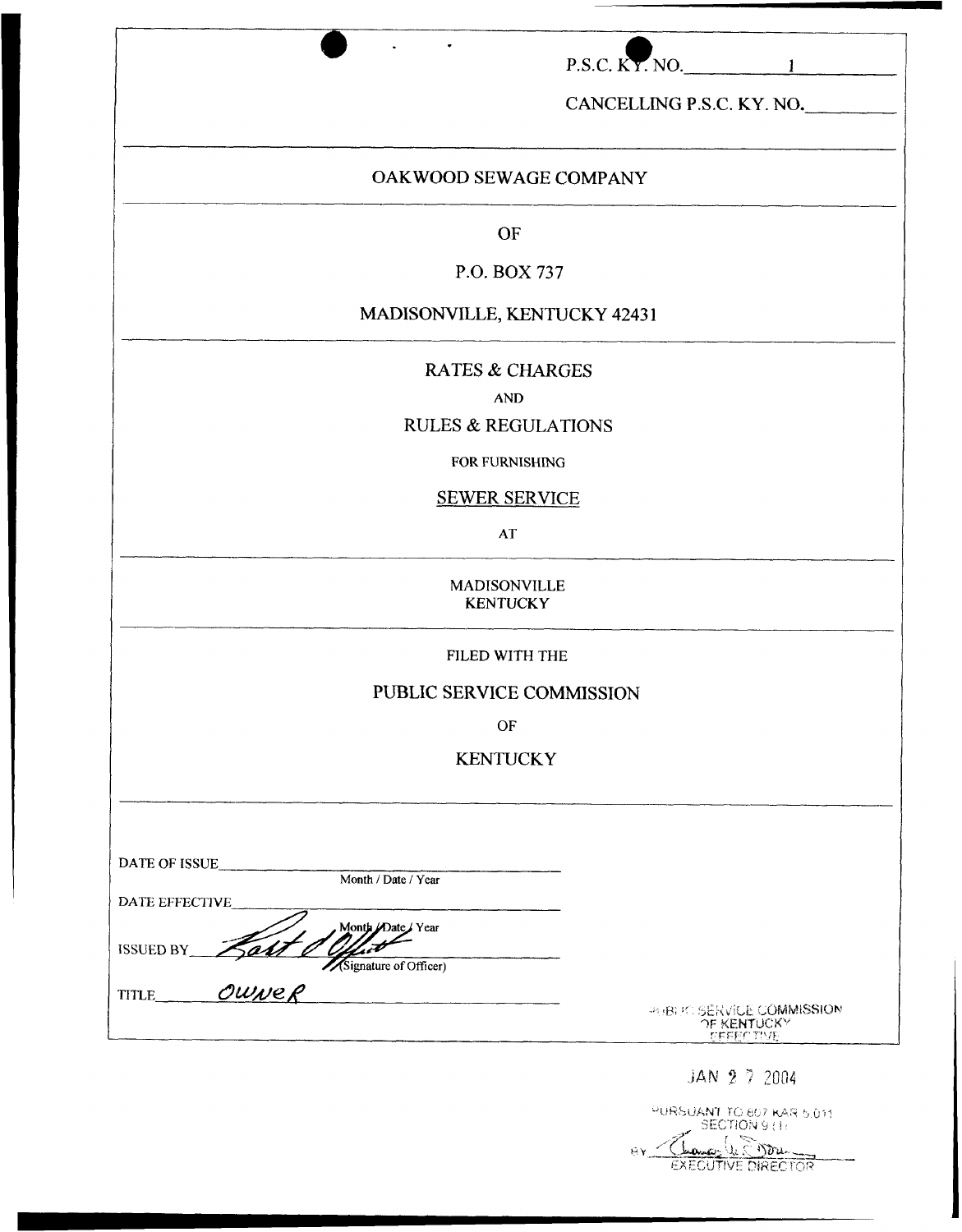| Madisonville, Kentucky<br><b>FOR</b><br>Community, Town or City |
|-----------------------------------------------------------------|
| P.S.C. KY. NO. $1$                                              |
| Original SHEET NO. 1                                            |
| CANCELLING P.S.C. KY. NO.                                       |
| SHEET NO.                                                       |
|                                                                 |

# **CONTENTS**

## **r. RATES AND CHARGES**

**Oakwood Sewage Companv**  (Name of **Utility)** 

- **A. Monthly Rates**
- **B. Tap-On Charges**
- **C. Deposits**
- **D. Special Non-recurring Charges**

## **11. RULES AND REGULATIONS**

- **A. Billing and Collection**
- **B. Deposits**
- C. **Special Non-recurring Charges** 
	- **1. Disconnection Charge**
	- **2. Reconnection Charge**
	- **3. Late Payment Penalty**
	- 4. Returned Check Charge
- **D. Banned Substances**
- **E. Grease Traps**
- **F. Sewer Lines**
- G. **Sewer Failure**
- **H. Protection by Consumer**
- **I. Notice of Trouble**
- J. **Discontinuance of Service by the Utility**

| Month / Date / Year   |                                                                                                                                                                                                                                                           |
|-----------------------|-----------------------------------------------------------------------------------------------------------------------------------------------------------------------------------------------------------------------------------------------------------|
|                       |                                                                                                                                                                                                                                                           |
| Month / Date / Year   | PUBLIC SERVICE COMMISSION<br>OF KENTUCKY<br>EFFECTIVE                                                                                                                                                                                                     |
|                       | JAN 2 7 2004                                                                                                                                                                                                                                              |
|                       | PURSUANT TO 807 KAR 5:011<br>SECTION 9 (1)<br>Chance U.S<br><b>TIVE DIRECTOR</b>                                                                                                                                                                          |
| <b>DATE EFFECTIVE</b> | Protection by Consumer<br>Notice of Trouble<br>Discontinuance of Service by the Utility<br><b>Customers Request for Termination of Service</b><br>Signature of Officer)<br>OWNER<br>BY AUTHORITY OF ORDER OF THE PUBLIC SERVICE COMMISSION<br>IN CASE NO. |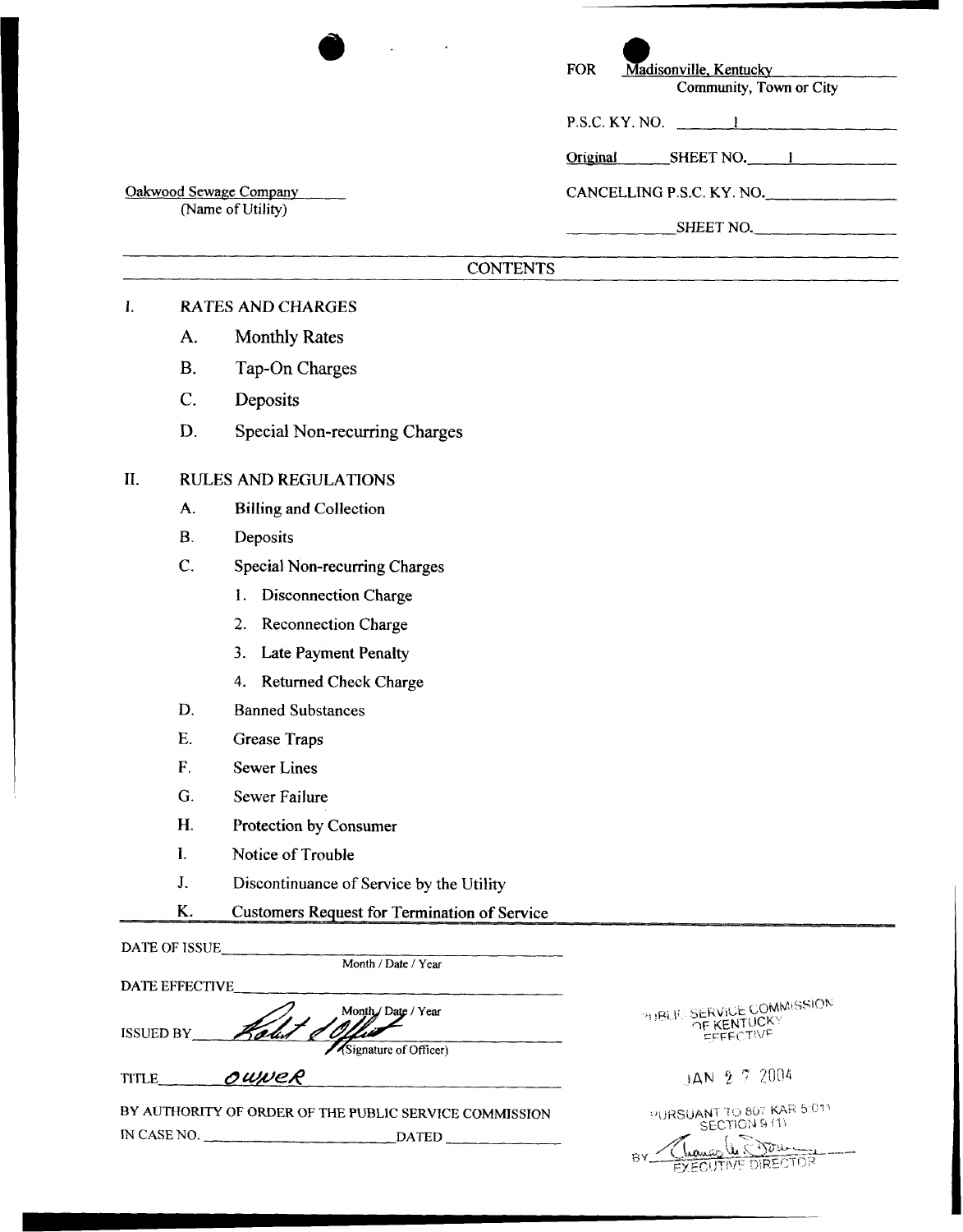|                                             |                               | Madisonville, Kentucky<br><b>FOR</b><br>Community, Town or City |
|---------------------------------------------|-------------------------------|-----------------------------------------------------------------|
|                                             |                               | $P.S.C. KY. NO.$ 1                                              |
|                                             |                               | Original SHEET NO. 2                                            |
| Oakwood Sewage Company<br>(Name of Utility) |                               | CANCELLING P.S.C. KY. NO.                                       |
|                                             |                               | SHEET NO.                                                       |
|                                             |                               | <b>RATES AND CHARGES</b>                                        |
| A.                                          | <b>RATES</b>                  |                                                                 |
|                                             | <b>Residential Rates</b>      | \$21.40 per month                                               |
| <b>B.</b>                                   | <b>TAP-ON CHARGES</b>         |                                                                 |
| C.                                          | <b>DEPOSITS</b>               | \$1,000.00                                                      |
|                                             | <b>All Customers</b>          | 2/12 of Average Annual<br><b>Bill</b>                           |
| D.                                          | SPECIAL NON-RECURRING CHARGES |                                                                 |
|                                             | Disconnection Charge          | \$100.00                                                        |
|                                             | Reconnection Charge           | \$250.00                                                        |
|                                             | <b>Late Payment Penalty</b>   | \$5.00                                                          |
|                                             | <b>Returned Check Charge</b>  | \$25.00                                                         |

| DATE OF ISSUE                                          |                        |                                                |
|--------------------------------------------------------|------------------------|------------------------------------------------|
|                                                        | Month / Date / Year    |                                                |
| DATE EFFECTIVE                                         |                        | <b>NHELF SERVICE COMMISSION</b><br>OF KENTUCKY |
|                                                        | Month / Date / Year    | <b>FEEECTIVE</b>                               |
| <b>ISSUED BY</b>                                       | (Signature of Officer) | $3AN$ 2 7 2004                                 |
| OWNER<br><b>TITLE</b>                                  |                        | HURSUANT TO 807 KAR 5:011<br>SECTION 9/1)      |
| BY AUTHORITY OF ORDER OF THE PUBLIC SERVICE COMMISSION |                        | R٧                                             |
| IN CASE NO.                                            | <b>DATED</b>           | <b>EXECUTIVE DIRECTOR</b>                      |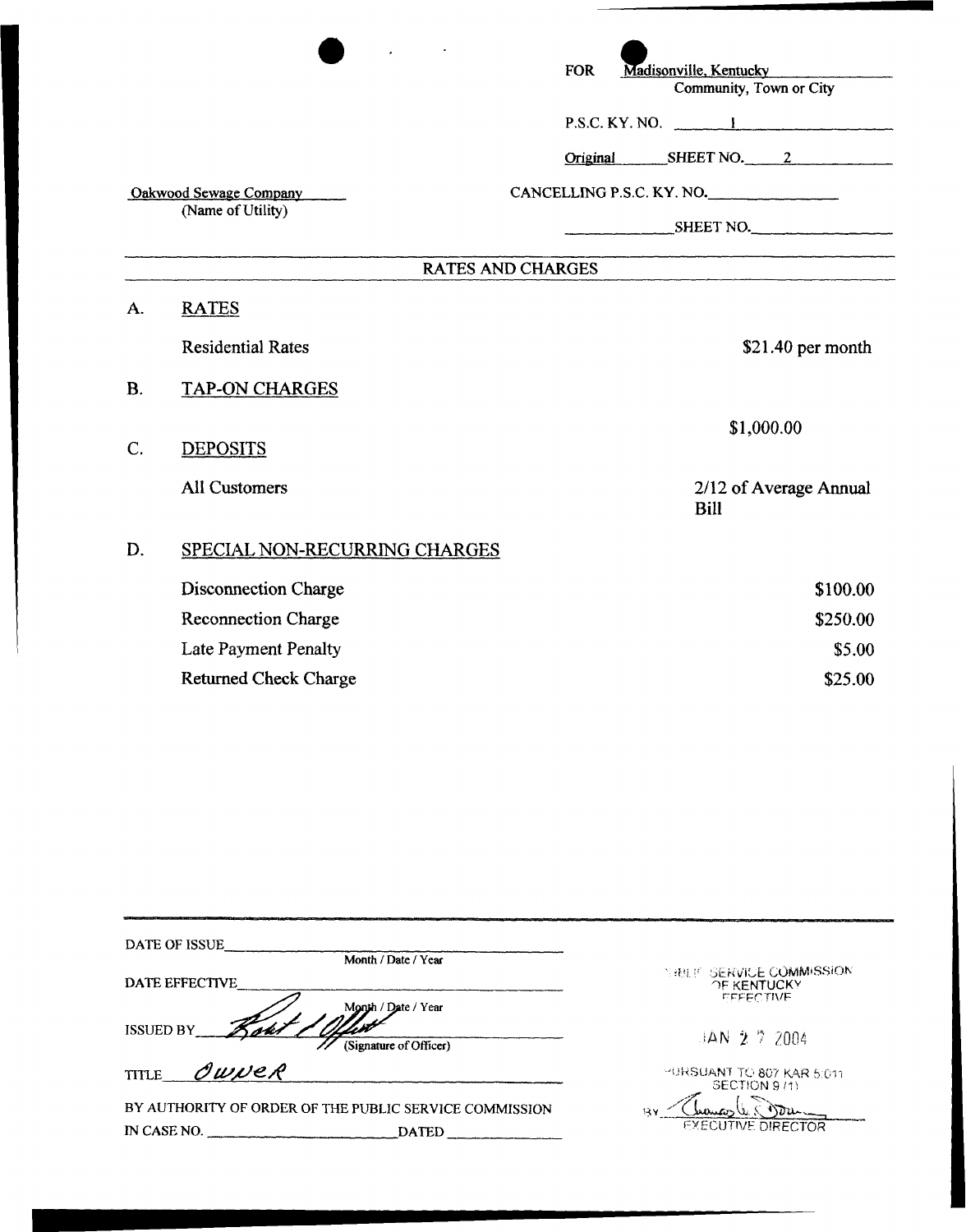| $\bullet$<br>$\bullet$                      | Madisonville, Kentucky<br><b>FOR</b><br>Community, Town or City |  |
|---------------------------------------------|-----------------------------------------------------------------|--|
|                                             | $P.S.C.$ KY. NO. $\qquad \qquad 1$                              |  |
|                                             | SHEET NO. $\frac{3}{2}$<br>Original                             |  |
| Oakwood Sewage Company<br>(Name of Utility) | CANCELLING P.S.C. KY. NO.                                       |  |
|                                             | SHEET NO.                                                       |  |
|                                             |                                                                 |  |

#### **RULES AND REGULATIONS**

The following, Rules and Regulations govern sewer service by Oakwood Sewage Company and are in addition to, and superceded by, the Rules and Regulations established by the Public Service Commission.

#### A. BILLING AND COLLECTION

Billing for services will be posted to accounts and mailed on the 15<sup>th</sup> of the current month. Payments will be due no later than the  $10<sup>th</sup>$  of the following month.

#### B. TAP-ON CHARGES

There will be a tap-on charge payable in advance for any new hook-ups for service.

C. DEPOSITS

> The Utility may require a deposit not to exceed 2/12ths of the estimated annual bill of the applicant for service. Interest will accrue on the deposit at the rate prescribed by law and will be refunded on **an** annual basis, unless the customer's bill is delinquent on the anniversary date of the deposit.

#### D. SPECIAL NON-RECURRING CHARGES

### 1. Disconnection Charge

**A,** disconnect fee will be assessed when the utility disconnects service for non-payment of service. The utility shall mail or otherwise deliver to that customer five- (5) days' written notice of intent to terminate. Under no circumstances shall service be terminated before twenty (20) days after the mailing date of the original unpaid bill.

Once the sewer has been disconnected, the local heath department will be notified to declare the residence uninhabitable.

| DATE OF ISSUE                                          |                                                        |
|--------------------------------------------------------|--------------------------------------------------------|
| Month / Date / Year                                    |                                                        |
| DATE EFFECTIVE                                         | <b>PATRUE SERVICE COMMISSION</b><br><b>TE KENTUCKY</b> |
| Month/Date / Year                                      | <b>EFFECTIVE</b>                                       |
| ISSUED BY Rout<br>(Signature of Officer)               | $14N$ 2 7 2004                                         |
| OUWER<br><b>TITLE</b>                                  | PURSUANT TO 807 KAR 5:011                              |
| BY AUTHORITY OF ORDER OF THE PUBLIC SERVICE COMMISSION | SECTION 9(1)                                           |
| IN CASE NO.<br><b>DATED</b>                            | RΥ<br>EXECUTIVE DIRECTOR                               |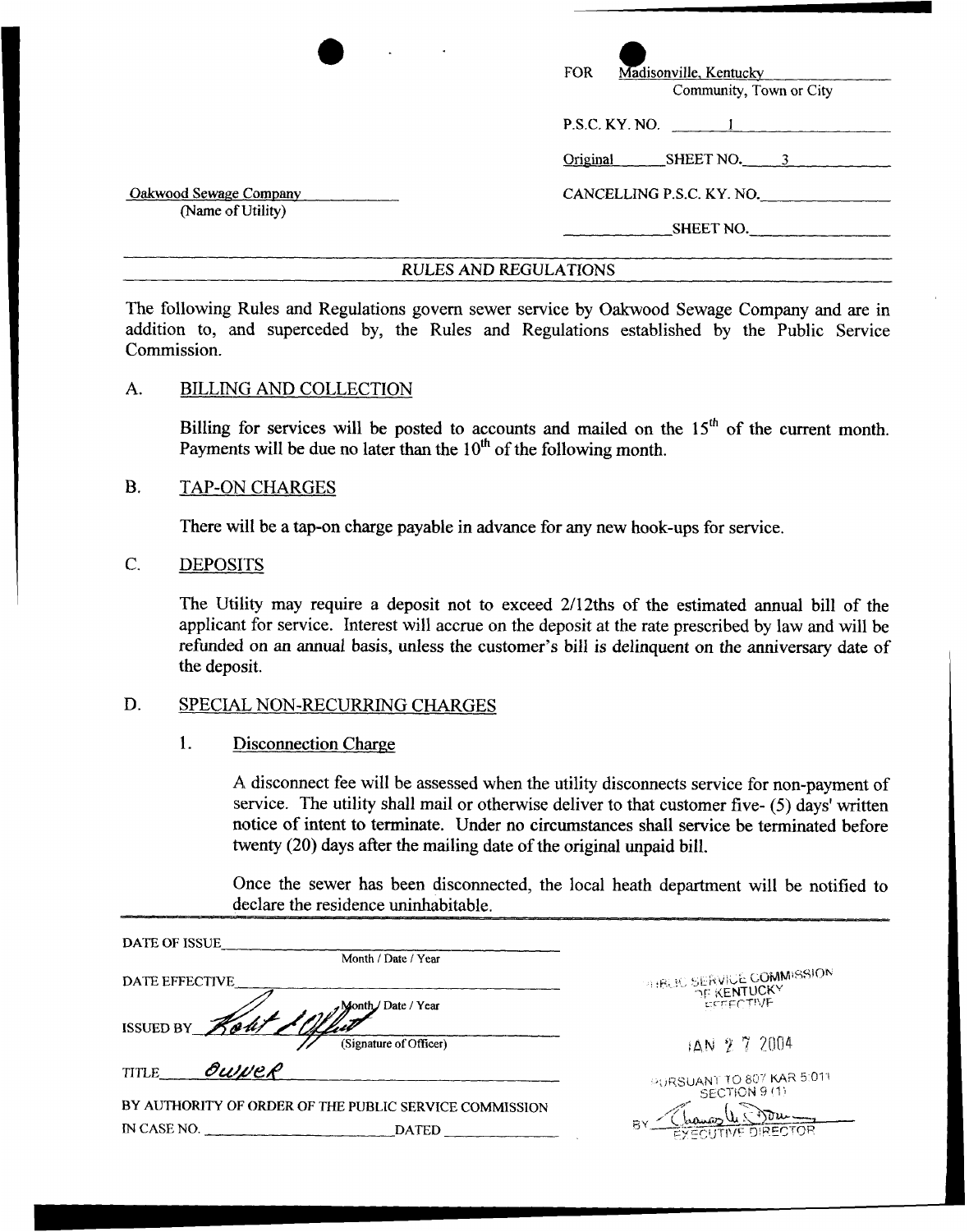| $\bullet$                                   | $\bullet$<br>Madisonville, Kentucky<br><b>FOR</b><br>Community, Town or City |  |
|---------------------------------------------|------------------------------------------------------------------------------|--|
|                                             | P.S.C. KY. NO. 1                                                             |  |
|                                             | SHEET NO. $\qquad 4$<br>Original                                             |  |
| Oakwood Sewage Company<br>(Name of Utility) | CANCELLING P.S.C. KY. NO.                                                    |  |
|                                             | SHEET NO.                                                                    |  |
| <b>RULES AND REGULATIONS</b>                |                                                                              |  |

## 2. Reconnection Charge

When service has been terminated for nonpayment, the disconnection charge along with a reconnection charge must be paid prior to re-establishing service.

# **3.** Late Payment Penalty

**A** late payment penalty will be assessed on any account not paid by the due date. The penalty will be assessed only once on any unpaid balance.

# **4.** Returned Check Charge

**A** returned check charge will be assessed when a customer's check is returned, either due to insufficient funds, or other reason due to customer fault.

# C. BANNED **SUBSTANCES**

No substances shall be placed into the sanitary sewer system which will create a combustible, gaseous, explosive or inflammable condition nor shall any substances or objects be placed or discharged into the system which will not dissolve and which will thus cause an obstruction and clogging within the system. No petroleum products shall be placed or discharged into the system. No storm water or surface water drain shall be connected with the sanitary sewer system nor shall any storm or surface water be otherwise introduced into the system.

### E. **GREASE** TRAPS

**A** grease trap must be installed at all food preparation establishments. Traps must be cleaned at least bi-annually. District personnel shall have permission to inspect grease traps at least quarterly (every **3** months).

| DATE OF ISSUE<br>Month / Date / Year                                                  |                                                              |
|---------------------------------------------------------------------------------------|--------------------------------------------------------------|
| DATE EFFECTIVE<br>Month / Date / Year                                                 | <b>PHBLIC SERVICE COMMISSION</b><br>OF KENTUCKY<br>EFFECTIVE |
| ISSUED BY Rout & Ollis<br>(Signature of Officer)                                      | $JAN$ 2 7 2004                                               |
| TITLE OWNER                                                                           | PURSUANT TO 807 KAR 5:011<br>SECTION 9 (1)                   |
| BY AUTHORITY OF ORDER OF THE PUBLIC SERVICE COMMISSION<br>IN CASE NO.<br><b>DATED</b> | RΥ<br><b>EXECUTIVE DIRECTOR</b>                              |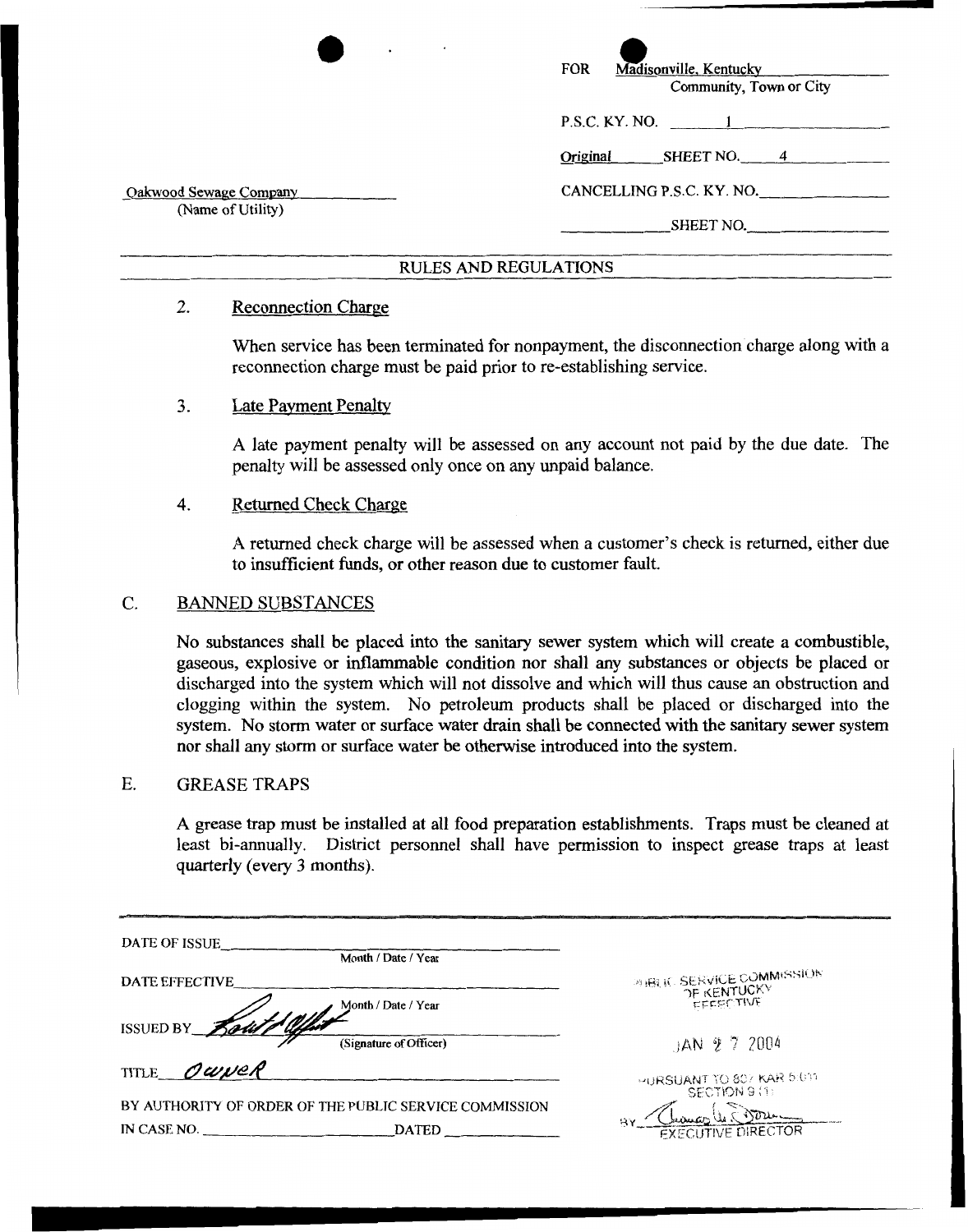| <b>Contract Contract Street</b><br>$\sim$   | <b>FOR</b><br>Madisonville, Kentucky<br>Community, Town or City |  |
|---------------------------------------------|-----------------------------------------------------------------|--|
|                                             |                                                                 |  |
|                                             | Original SHEET NO. 5                                            |  |
| Oakwood Sewage Company<br>(Name of Utility) | CANCELLING P.S.C. KY. NO.                                       |  |
|                                             | SHEET NO.                                                       |  |
| <b>RULES AND REGULATIONS</b>                |                                                                 |  |

# D. SEWER LINES

**A** sewer service pipe **shall** not be laid in the same trench with a water pipe.

If a governmental agency requires an inspection of the customer's plumbing, the Utility shall not connect the customer's service pipe until it has received notice from the inspection agency certifying that the customer's plumbing is satisfactory. When necessary to move or relocate facilities:, the cost will be paid by the **party** or parties requesting such relocation.

Any customers ultimately connected under this arrangement shall be charged according to the utility's current approved rates filed with the Public Service Commission.

For purposes **of** this provision the term "prospective customer" shall mean any person, firm or corporation which expresses **an** intent to become an ultimate user or customer of the utility at the time **of** the contribution in aid of construction is charged. **A** subdivider, developer or contractor is not considered a "prospective customer" for purposes of this section.

## E. SEWER FAILURE

The utility is responsible **for** the maintenance of that portion of the service line installed **by** the Utility and the customer is responsible for the maintenance of that portion installed by the customer.

## F. PROTECTION BY CONSUMER

The Consumer shall protect the equipment of the Utility on his premises and shall not interfere with the Utility's property or permit interference except by duly authorized representatives of the Utility.

| DATE OF ISSUE                                          | Month / Date / Year    |                            |
|--------------------------------------------------------|------------------------|----------------------------|
| DATE EFFECTIVE                                         |                        | PLIBLIC SERVICE COMMISSION |
|                                                        | Month / Date / Year    | <b>EFFECTIVE</b>           |
| ISSUED BY Kout                                         | (Signature of Officer) | JAN 27 2004                |
| TITLE OWNER                                            |                        | PURSUANT TO 807 KAR 5:011  |
| BY AUTHORITY OF ORDER OF THE PUBLIC SERVICE COMMISSION |                        |                            |
| IN CASE NO.                                            | <b>DATED</b>           | <b>EXECUTIVE DIRECTOR</b>  |